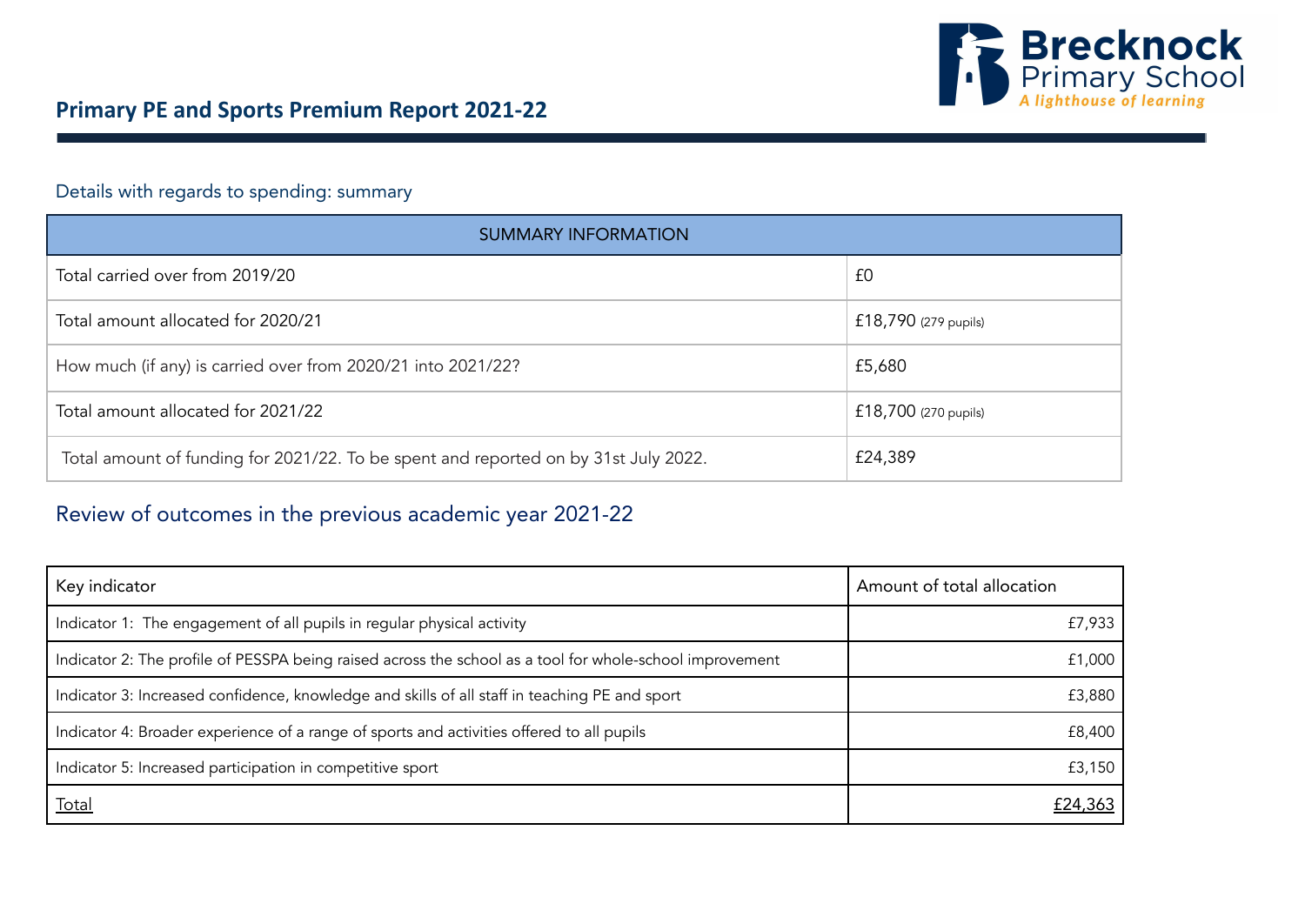| REVIEW AND IMPACT 2020-21 SPENDING - £ RECEIVED                                                                                                         |                                                                                                                                                                                                                                                                  |  |  |  |  |  |
|---------------------------------------------------------------------------------------------------------------------------------------------------------|------------------------------------------------------------------------------------------------------------------------------------------------------------------------------------------------------------------------------------------------------------------|--|--|--|--|--|
| Key achievements to date until July 2021:                                                                                                               | Areas for further improvement and baseline evidence of need:                                                                                                                                                                                                     |  |  |  |  |  |
| More children engaged in physical activity during the school day.                                                                                       | Continue to engage children in regular physical activity in order to develop a healthy<br>lifestyle and good mental wellbeing.                                                                                                                                   |  |  |  |  |  |
| Most children enjoyed taking part in PE, sport events and physical activity                                                                             | All children will enjoy taking part in PE, sport events and physical activity. Curriculum<br>to include a wide variety of inclusive sports for children to engage with and<br>opportunities for pupil's to choose how they apply their physical activity skills. |  |  |  |  |  |
| Centralised PE resources and facilitated the use of equipment in PE lessons                                                                             | PE lead to organise PE equipment and resources in generating a system to facilitate<br>PE lessons.                                                                                                                                                               |  |  |  |  |  |
| Consolidated a high-quality PE curriculum with focus on missed skills.                                                                                  | To develop staff knowledge, skills and confidence in teaching the high quality PE<br>curriculum.                                                                                                                                                                 |  |  |  |  |  |
| Due to covid, children didn't have access to swimming lessons to enable them to<br>meet national curriculum requirements for swimming and water safety. | To increase the number of children who will meet national curriculum requirements<br>for swimming and water safety.                                                                                                                                              |  |  |  |  |  |
| Raised the PE and Sport profile within the school community.                                                                                            | To support families within the community to develop a healthy lifestyle and good<br>mental wellbeing.                                                                                                                                                            |  |  |  |  |  |
| Establish more sports teams such as rounders.                                                                                                           | To offer a wider range of sports teams such as hockey, tag rugby, dodgeball, target<br>games, cricket alongside the well established football, basketball,<br>benchball and rounders.                                                                            |  |  |  |  |  |
| Complete at the CSSA Sport Competition Programme. Cancelled.                                                                                            | Top 10 at the CSSA Sport Competition Programme                                                                                                                                                                                                                   |  |  |  |  |  |
| Bronze Healthy School Award                                                                                                                             | To achieve Silver Healthy School Award                                                                                                                                                                                                                           |  |  |  |  |  |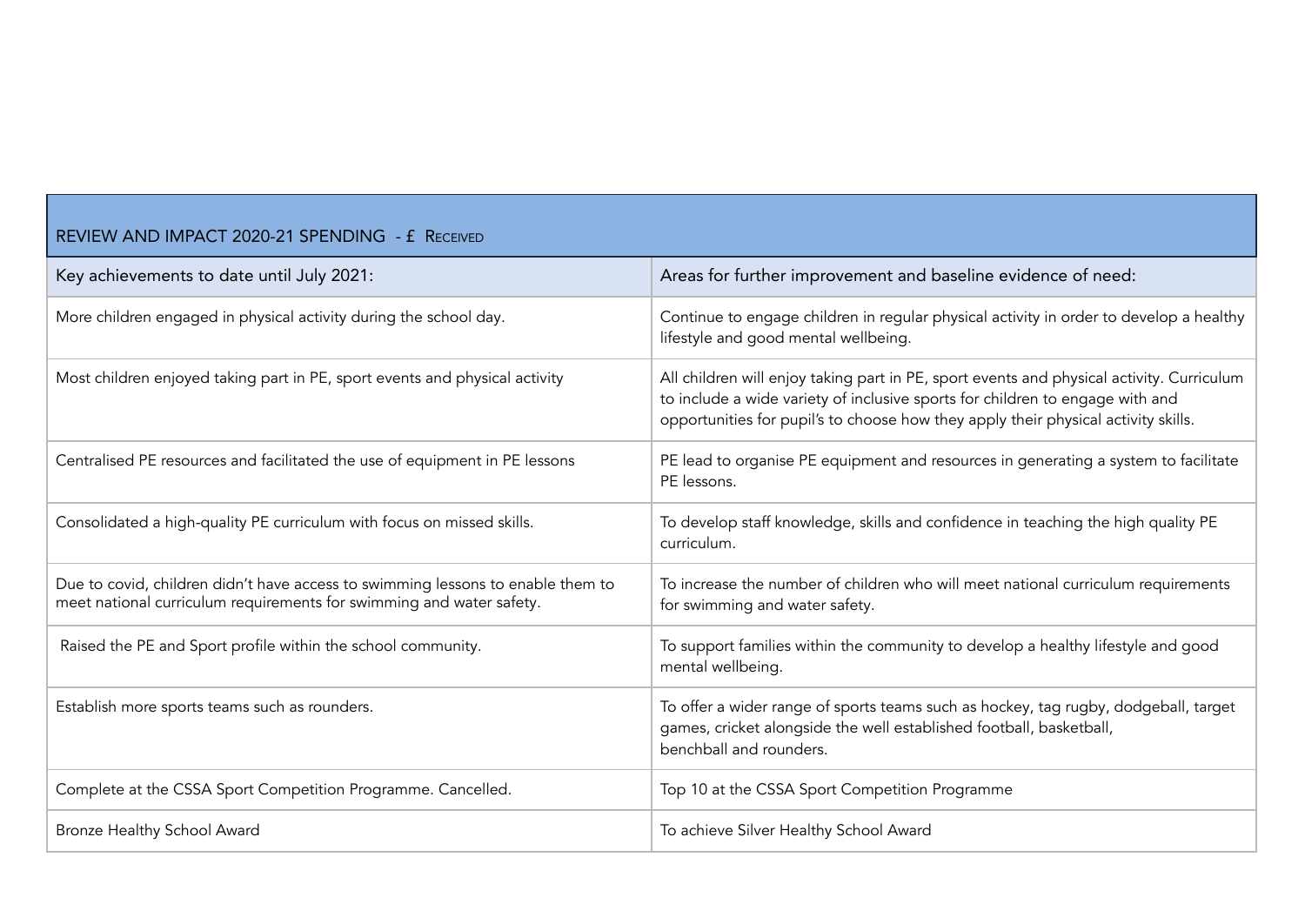| Further community and local sport links                                     | To further develop local sports links with Arsenal, Bloomsbury, Park Run and Beyond<br>the Physical. |
|-----------------------------------------------------------------------------|------------------------------------------------------------------------------------------------------|
| Organise sports events against other schools at Brecknock                   | To organise regular competitions with Torriano Primary and other local primaries.                    |
| Organise more Level 1 competitions: Brecknock football league and Brecknock | Organise more Level 1 competitions: Brecknock football league, Brecknock                             |
| dodgeball tournament.                                                       | dodgeball tournament, rugby and tennis.                                                              |
| PE and Sports achievement are celebrated in assembly every week and on the  | To continue to celebrate sporting achievements and motivate pupils to be active in                   |
| school website and newsletter.                                              | weekly active assemblies.                                                                            |

| <b>Swimming Data</b>                                                                                                                                                                                                                                                                                                                                                                                                 |                             |
|----------------------------------------------------------------------------------------------------------------------------------------------------------------------------------------------------------------------------------------------------------------------------------------------------------------------------------------------------------------------------------------------------------------------|-----------------------------|
| Meeting national curriculum requirements for swimming and water safety.                                                                                                                                                                                                                                                                                                                                              |                             |
| N.B. Complete this section to your best ability. For example, you might have practised safe self-rescue techniques on dry land which you can then<br>transfer to the pool when school swimming restarts.<br>Due to exceptional circumstances priority should be given to ensuring that pupils can perform safe self-rescue even if they do not fully meet the<br>first two requirements of the NC programme of study |                             |
| What percentage of your current Year 6 cohort swim competently, confidently and proficiently over a distance of at least 25 metres?<br>N.B. Even though your pupils may swim in another year please report on their attainment on leaving primary school at the end of the summer term<br>2020.<br>Please see note above                                                                                             | %<br><b>TBC - July 2022</b> |
| What percentage of your current Year 6 cohort use a range of strokes effectively [for example, front crawl, backstroke and breaststroke]?<br>Please see note above                                                                                                                                                                                                                                                   | %<br><b>TBC - July 2022</b> |
| What percentage of your current Year 6 cohort perform safe self-rescue in different water-based situations?                                                                                                                                                                                                                                                                                                          | %<br><b>TBC - July 2022</b> |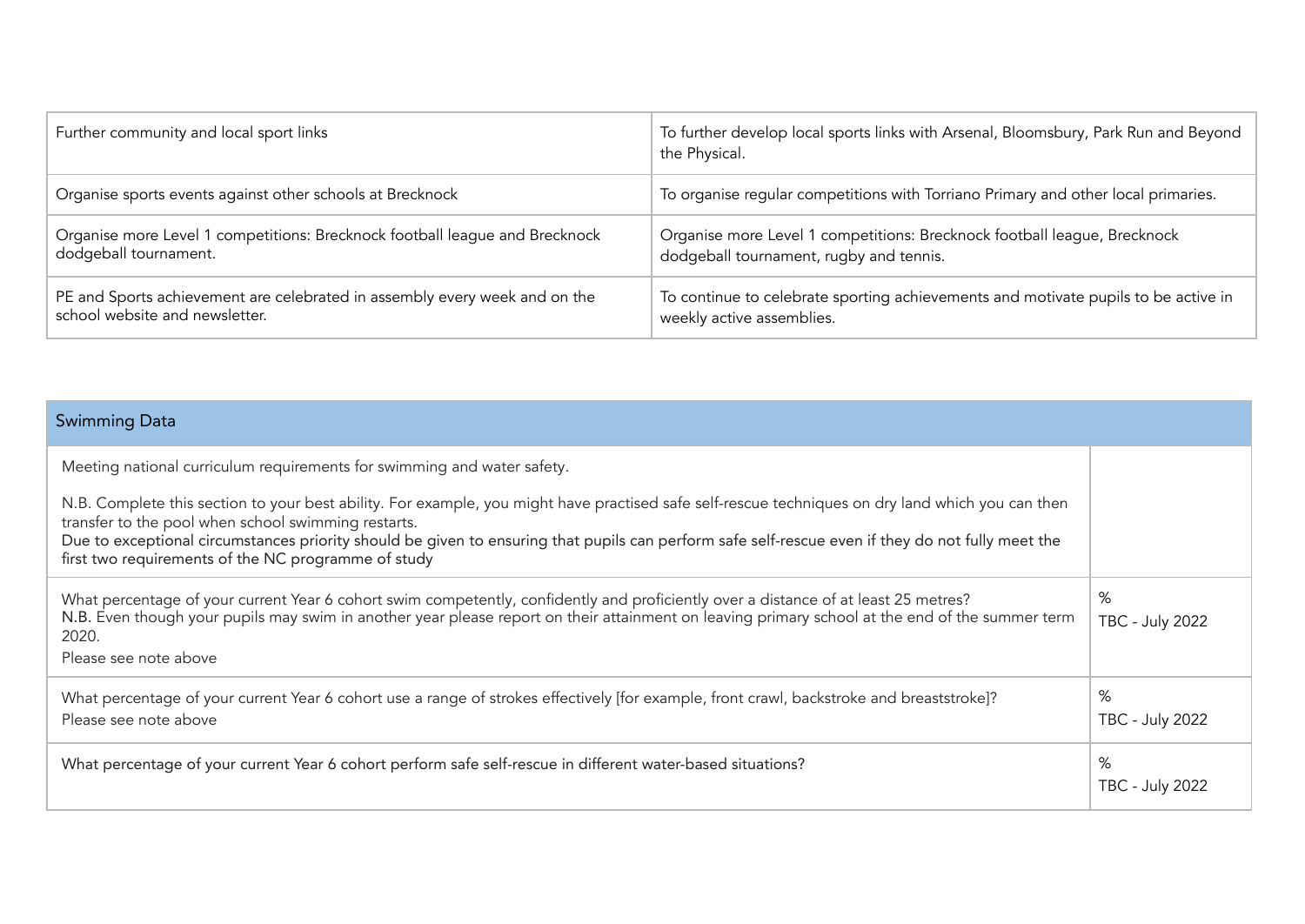| Schools can choose to use the Primary PE and sport premium to provide additional provision for swimming but this must be for activity over and<br>above the national curriculum requirements. Have you used it in this way? | Yes |
|-----------------------------------------------------------------------------------------------------------------------------------------------------------------------------------------------------------------------------|-----|
|                                                                                                                                                                                                                             |     |

Planned expenditure for current academic year 2021-22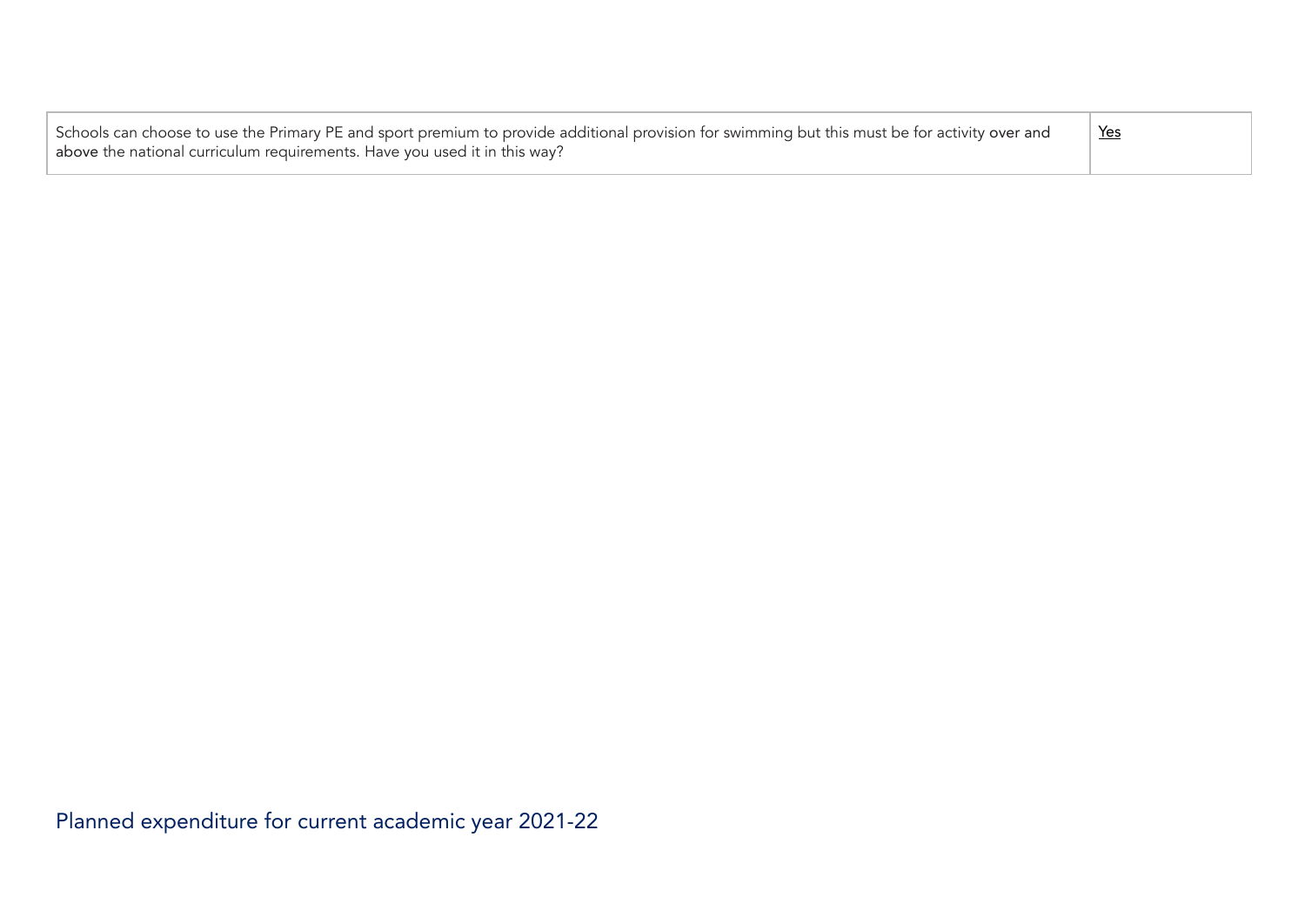| Key indicator 1: The engagement of all pupils in regular physical activity - Chief Medical Officers guidelines recommend that primary school pupils<br>undertake at least 30 minutes of physical activity a day in school |                                                                                                                                                                                                                          |                    |                                                                                                |                                               |                                                                         |  |
|---------------------------------------------------------------------------------------------------------------------------------------------------------------------------------------------------------------------------|--------------------------------------------------------------------------------------------------------------------------------------------------------------------------------------------------------------------------|--------------------|------------------------------------------------------------------------------------------------|-----------------------------------------------|-------------------------------------------------------------------------|--|
| Intent                                                                                                                                                                                                                    | Implementation                                                                                                                                                                                                           |                    | Impact (to be completed July 22)                                                               | Staff<br>lead                                 | Sustainability<br>and next steps<br>(to be completed<br><b>July 22)</b> |  |
| Your school focus should be<br>clear what you want the<br>pupils to know and be able to<br>do and about what they need<br>to learn and to consolidate<br>through practice:                                                | Make sure your actions to<br>achieve are linked to your<br>intentions:                                                                                                                                                   | Funding allocated: | Evidence of impact: what do pupils now know<br>and what can they now do? What has<br>changed?: |                                               |                                                                         |  |
| To be more active during<br>playtimes and lunchtimes by<br>promoting regular physical<br>activities.                                                                                                                      | Organise active playtime and<br>lunchtime resources for<br>different playground areas.<br>Balls are just allowed in the<br>basketball area and pitch.<br>Purchase new equipment<br>such as spikeball for other<br>areas. | N/A                |                                                                                                | TD PE lead<br>Autumn 1                        |                                                                         |  |
|                                                                                                                                                                                                                           | Regular audit and<br>replacement of sports<br>equipment when needed.                                                                                                                                                     | £600<br>Equip.     |                                                                                                | <b>TD</b><br>Autumn 1                         |                                                                         |  |
|                                                                                                                                                                                                                           | Set up a timetable with<br>activities in the MUGA and<br>other playground areas.<br>Revise on a termly basis.<br>Pupils' voice. Ask children<br>what they would like to play.                                            | N/A                |                                                                                                | TD/<br>Playtime<br>staff/ Pupils<br>TD/Pupils |                                                                         |  |
|                                                                                                                                                                                                                           |                                                                                                                                                                                                                          | N/A                |                                                                                                |                                               |                                                                         |  |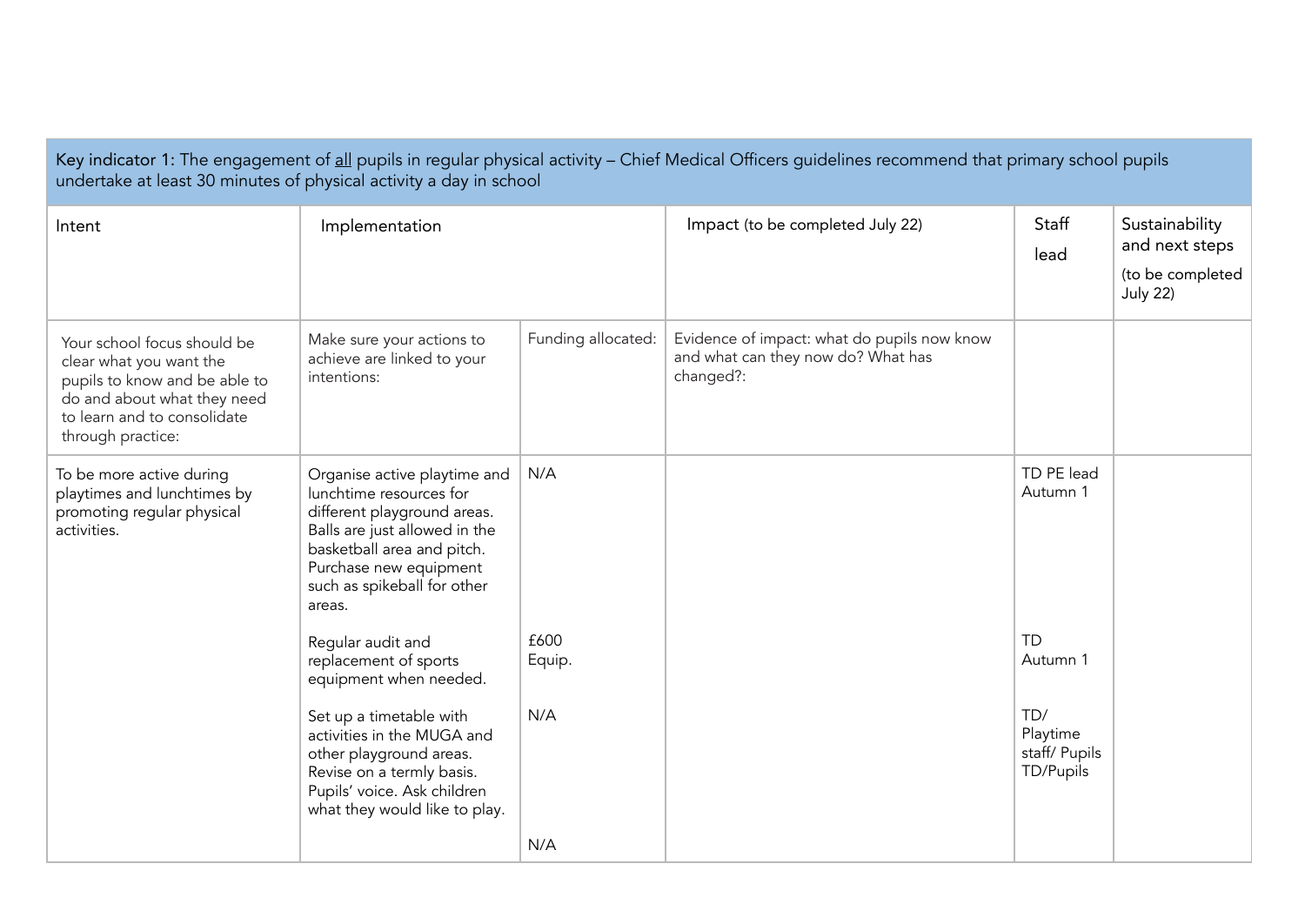|                                                                                                                                     | Support staff playtime<br>training. Behaviour and<br>game ideas.                                                                                                                 |                            | TD/T.M                                                           |  |
|-------------------------------------------------------------------------------------------------------------------------------------|----------------------------------------------------------------------------------------------------------------------------------------------------------------------------------|----------------------------|------------------------------------------------------------------|--|
| To have access to extra-curricular<br>sports activities by offering a<br>broad range of activities and<br>monitoring participation. | Pupils and parents/carers<br>voices. Survey to be sent to<br>parents in Spring 1 to find<br>out what were the activities<br>they were interested in<br>taking part in this year. | N/A                        | TD/LM                                                            |  |
|                                                                                                                                     | Timetabled clubs for KS1<br>and KS2. In addition, KS2<br>can attend morning sports                                                                                               | N/A                        | TD/LM                                                            |  |
|                                                                                                                                     | clubs. Review termly.<br>Monitor participation and<br>attendance to clubs.                                                                                                       | N/A                        | TD/LM                                                            |  |
|                                                                                                                                     | Purchase a variety of<br>equipment for our new clubs<br>such as dodgeballs, cycling<br>lights, handball balls, bibs<br>and soft balls.                                           | £500<br>Equip.             | <b>TD</b>                                                        |  |
|                                                                                                                                     | Work with external providers<br>for dance, cycling and<br>football clubs. CB to lead<br>sports clubs and support<br>staff to help with clubs.                                    | N/A                        | TD/Support<br>staff                                              |  |
| To promote active travelling to<br>and from school.                                                                                 | Participate in a variety of<br>active travel related weeks<br>throughout the year.                                                                                               | N/A                        | Whole<br>school                                                  |  |
|                                                                                                                                     | Bikeability programme for<br>Y4-Y6. Teachers to identify<br>children.<br>Cycling training for<br>beginners.                                                                      | N/A<br>Funded by<br>Camden | <b>TD/Y4-Y6</b><br>teachers/<br>Camden<br>cycling<br>instructors |  |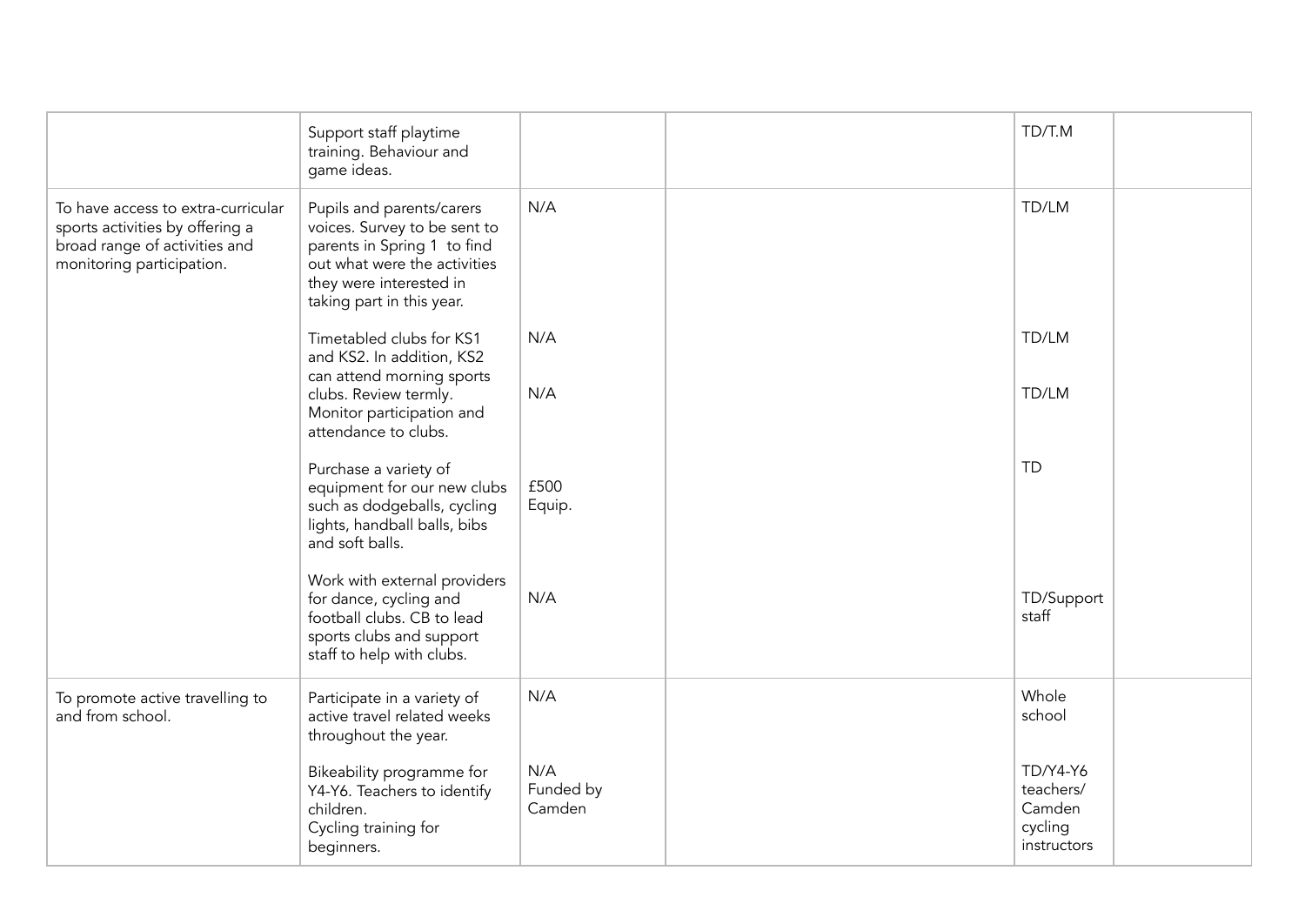|                                                                                                                                                                             | EYFS, Y1 and Y2 to<br>participate in balanceability<br>programmes.                                            | N/A                                      | CB                       |  |
|-----------------------------------------------------------------------------------------------------------------------------------------------------------------------------|---------------------------------------------------------------------------------------------------------------|------------------------------------------|--------------------------|--|
|                                                                                                                                                                             | Y6 to participate in safe<br>travel to school workshops.                                                      | N/A                                      | T.M and<br>Year 6 staff  |  |
|                                                                                                                                                                             | Camden Active Travel<br>Campaigns. Race to Health.                                                            | N/A                                      | CB/ROB                   |  |
|                                                                                                                                                                             | Continue golden lock<br>initiative. Purchase rewards.                                                         | £200 incentives                          | AB                       |  |
|                                                                                                                                                                             | Scooting experience for 'Bike<br>to school week' winners and<br>parallel class.                               | £600                                     | TD/Class<br>teacher      |  |
| To provide children with physical<br>fitness challenges during active<br>'wake-ups' to improve children's<br>fitness and motivation to<br>participate in physical activity. | Space and equipment<br>provided in playtimes for<br>children to practice the<br>physical activity challenges. | £200<br>Medals and<br>rewards            | TD/<br>Playtime<br>staff |  |
|                                                                                                                                                                             | Celebrate children's success<br>during assembly - medal to<br>be given.                                       |                                          | TD/KS2<br>Pupils         |  |
| To continue to develop the Daily<br>Mile strategy for physical activity.                                                                                                    | Timetabled Daily mile. 5<br>times a week.                                                                     | N/A                                      | CB/Class<br>teachers     |  |
|                                                                                                                                                                             | Participate in the<br>Cross-Country event. Create<br>challenges leading to the<br>event.                      | <b>CSSA</b><br>Membership. See<br>below. | TDKS2<br>school staff    |  |
|                                                                                                                                                                             | Participate in the Mini<br>London Marathon.                                                                   | N/A                                      | Whole<br>school          |  |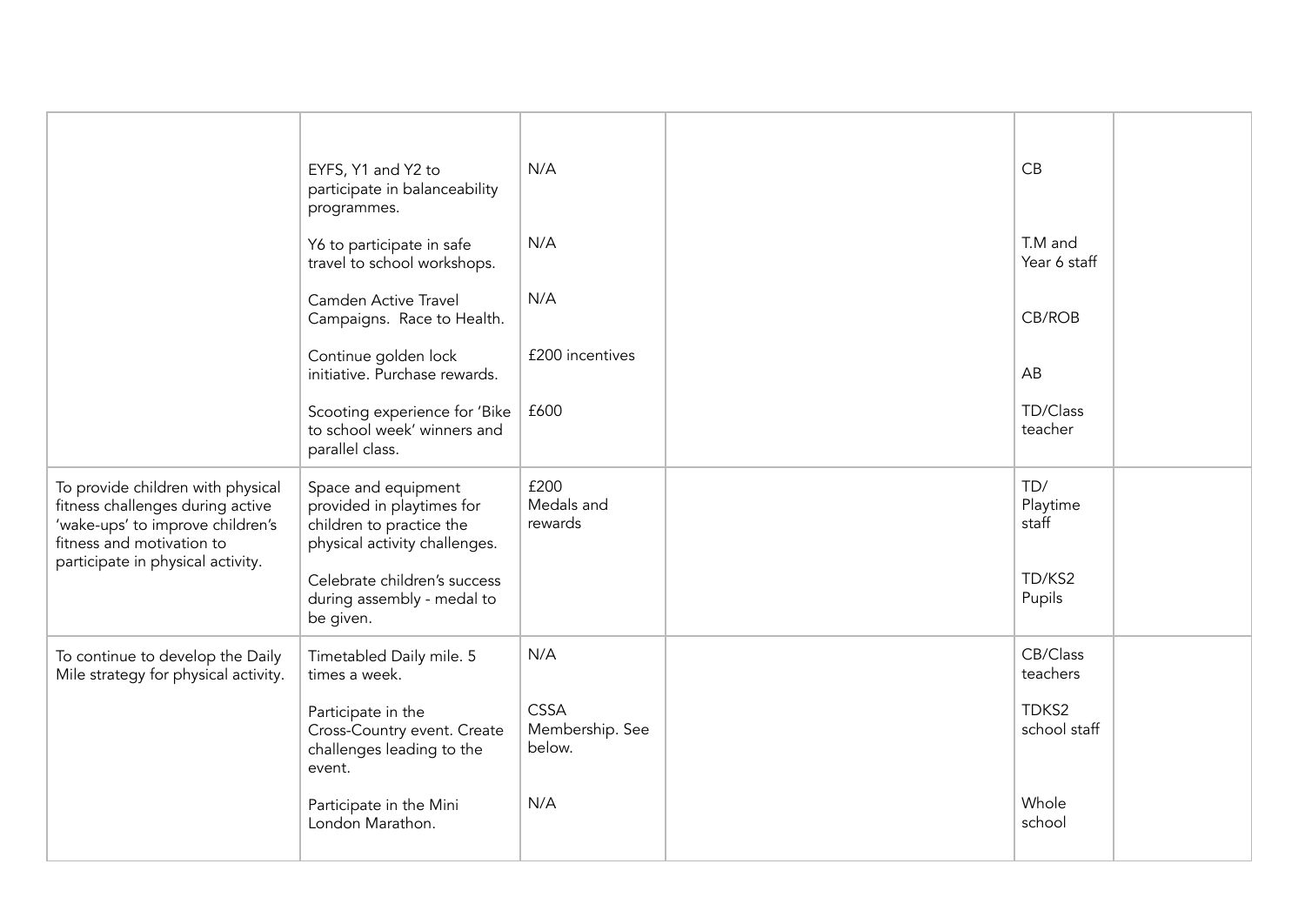|                                                                                                                                        | Celebrate children's effort<br>during assembly - rewards to<br>be given.<br>Teachers and support staff to<br>identify children.                                                                                      | N/A                                                           | TD/Class<br>teachers       |  |
|----------------------------------------------------------------------------------------------------------------------------------------|----------------------------------------------------------------------------------------------------------------------------------------------------------------------------------------------------------------------|---------------------------------------------------------------|----------------------------|--|
| To promote regular physical<br>activity outside of school by<br>maintaining and developing<br>partnerships with local sports<br>clubs. | Promote local sports clubs<br>and organizations linked to<br>physical activity in school,<br>newsletter and twitter.<br>Maintain partnership with<br>Bloomsbury and Arsenal.<br>Explore other local<br>partnerships. | N/A<br>Purchase Arsenal<br>programme for<br>Spring term       | TD/LM<br>TD/SA/<br>Coaches |  |
| To schedule extra PE sessions<br>during the school day                                                                                 | Support across with<br>additional PE lessons<br>To organise school<br>football teams and<br>support with after school<br>clubs and provisions                                                                        | Learning Mentor<br>and extracurricular<br>assistant<br>£3,000 |                            |  |
| Development of PE Leader TLR                                                                                                           | Additional time to plan<br>effectively across all key<br>stages<br>Collaborate further with<br>PE specialist across the<br>partnership                                                                               | £2,833                                                        |                            |  |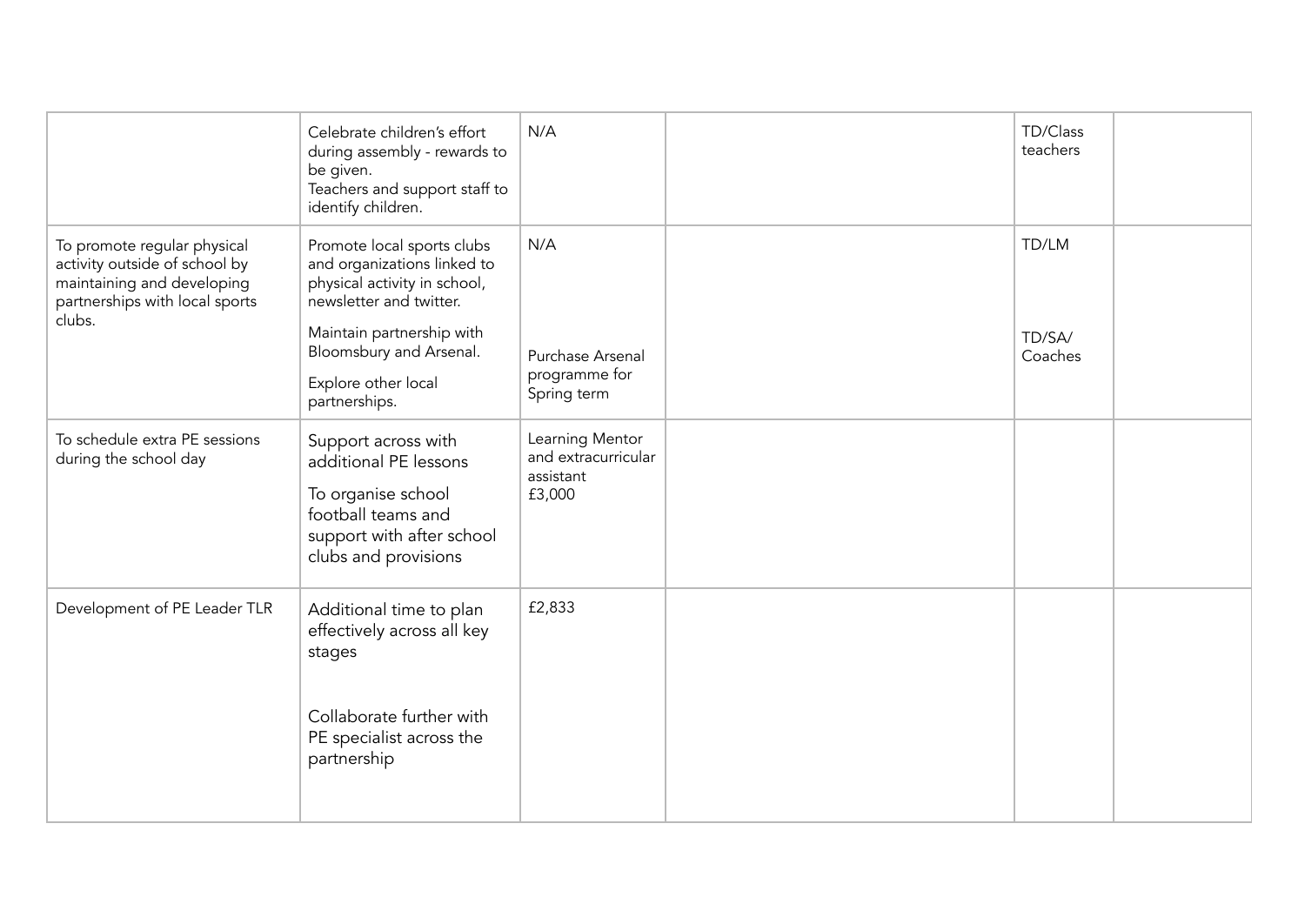| Bespoke PD for lead- see<br>  above (Camden network) |  |                                    |  |
|------------------------------------------------------|--|------------------------------------|--|
|                                                      |  | Total budgeted cost: $\mid$ £7,933 |  |

| Key indicator 2: The profile of PESSPA being raised across the school as a tool for whole school improvement                                                               |                                                                        |                    |                                                                                                |               |                                                                         |  |
|----------------------------------------------------------------------------------------------------------------------------------------------------------------------------|------------------------------------------------------------------------|--------------------|------------------------------------------------------------------------------------------------|---------------|-------------------------------------------------------------------------|--|
| Intent                                                                                                                                                                     | Implementation                                                         |                    | Impact (to be completed July 22)                                                               | Staff<br>lead | Sustainability<br>and next steps<br>(to be completed<br><b>July 22)</b> |  |
| Your school focus should be<br>clear what you want the<br>pupils to know and be able to<br>do and about what they need<br>to learn and to consolidate<br>through practice: | Make sure your actions to<br>achieve are linked to your<br>intentions: | Funding allocated: | Evidence of impact: what do pupils now know<br>and what can they now do? What has<br>changed?: |               |                                                                         |  |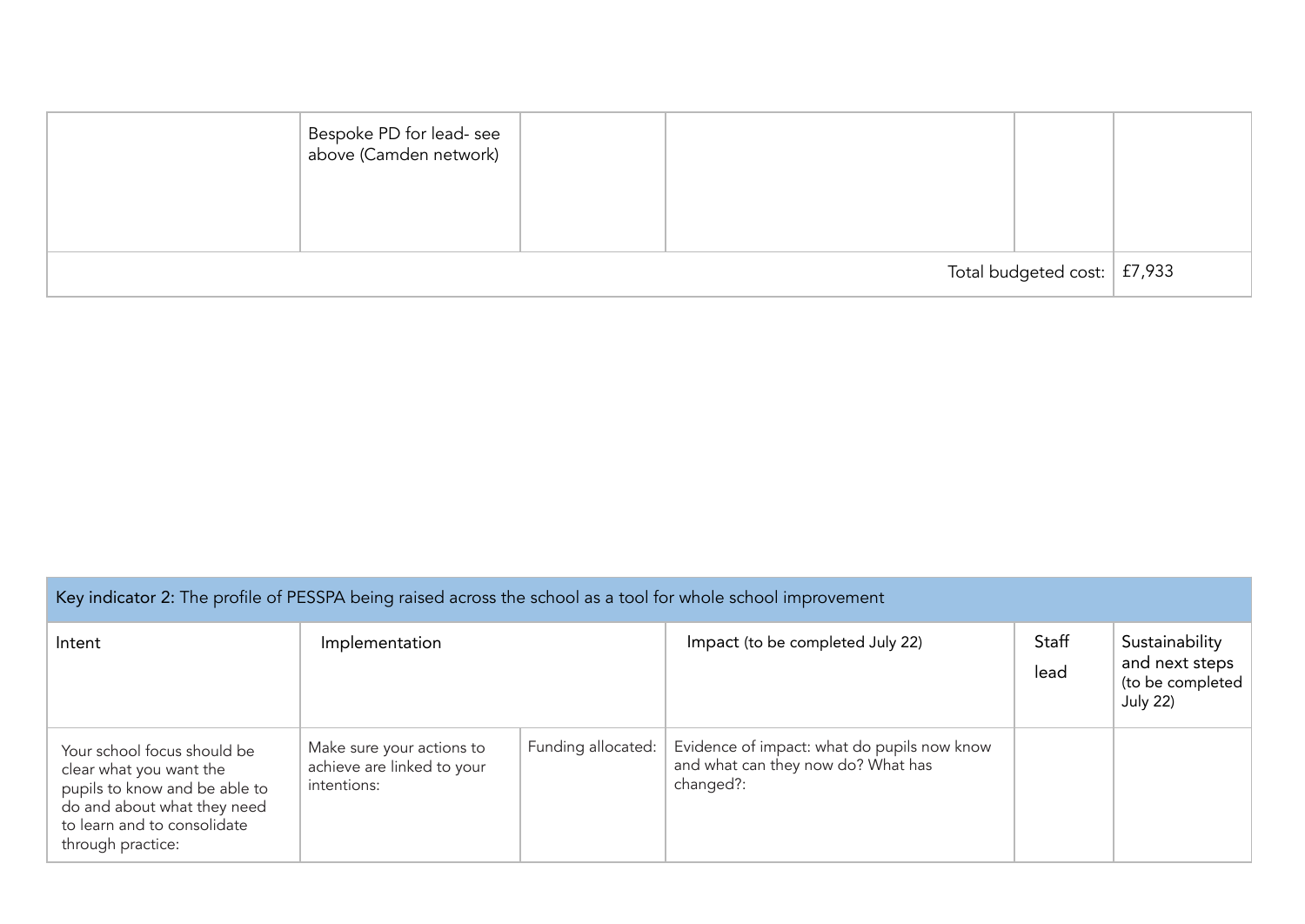| To continue to support the<br>physical and mental well-being of<br>our children, staff and families<br>through PESSPA initiatives.                                   | Timetabled daily mile<br>sessions.<br>Begin football sessions for<br>adults weekly with use of<br>Torriano pitch.<br>Offer high quality PE and SS<br>programmes.<br>Share initiatives in the<br>Newsletter.                                                          | N/A<br>N/A<br>N/A<br>N/A<br>N/A | <b>TD</b><br>TD/CL/Staff<br>/ Families<br>TD/Class<br>teachers<br>TD/LM |  |
|----------------------------------------------------------------------------------------------------------------------------------------------------------------------|----------------------------------------------------------------------------------------------------------------------------------------------------------------------------------------------------------------------------------------------------------------------|---------------------------------|-------------------------------------------------------------------------|--|
| To continue to use PESSPA<br>programme as a tool to<br>develop children's skills in<br>playing, learning and<br>regulating their social and<br>emotional experiences | Print values bar and display<br>in the pitch. Teachers refer to<br>and celebrate students who<br>display values.<br>Teachers to give value<br>stickers in PE.                                                                                                        | N/A                             | TD/Class<br>teachers                                                    |  |
| To induct new Physical Activity<br>Leaders to continue to develop<br>children's leadership skills.                                                                   | Children to vote on physical<br>activity leaders (Autumn 2).<br>Initially, children to support<br>PE specialist with physical<br>activity challenges - help to<br>run in the playground.<br>Children to take part in<br>leadership training. Search<br>for training. | N/A<br>N/A                      | TD/Class<br>teachers/<br>Pupils<br><b>TD</b>                            |  |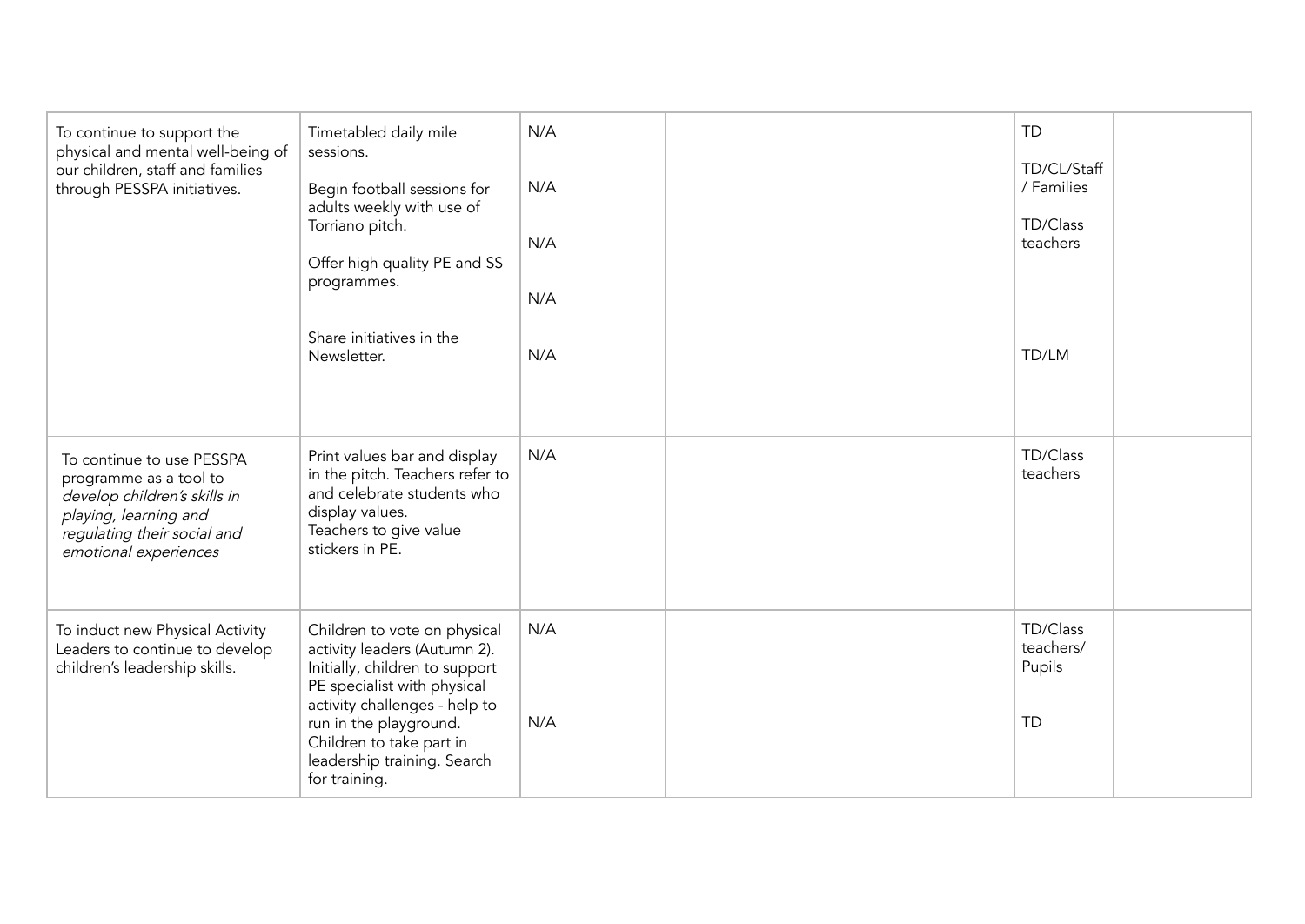| To encourage positive<br>Celebrate sports<br>achievement in Friday<br>participation, attendance and<br>good behaviour through PESSPA.<br>assemblies.<br>Share with the children<br>sporting competitions to<br>participate and organise | N/A<br>N/A                                                                                             | TD/SLT<br><b>TD</b>   |                      |
|-----------------------------------------------------------------------------------------------------------------------------------------------------------------------------------------------------------------------------------------|--------------------------------------------------------------------------------------------------------|-----------------------|----------------------|
|                                                                                                                                                                                                                                         | trials.<br>Weekly PESSPA news in the<br>newsletter and events shared<br>on twitter regularly.          | N/A                   | TD/LM                |
|                                                                                                                                                                                                                                         | Athlete of the week.                                                                                   | £300<br>Medals<br>and | <b>TD</b>            |
|                                                                                                                                                                                                                                         |                                                                                                        | trophies              | <b>TD</b>            |
|                                                                                                                                                                                                                                         | Plan specific learning themes<br>within PE lessons that<br>promote exemplary<br>behaviour in sport.    | N/A                   | <b>TD</b>            |
| To offer challenges and high<br>expectations to more able<br>learners in PE.                                                                                                                                                            | Use STEP approach in<br>lessons to provide individual<br>and appropriate learning for<br>each learner. | N/A                   | TD/Class<br>teachers |
|                                                                                                                                                                                                                                         | TD to print STEP displays to<br>use in lessons and provide<br>training for teachers.                   | N/A                   | <b>TD</b>            |
|                                                                                                                                                                                                                                         | Assessment and lessons that<br>include challenges for more<br>able learners.                           | N/A                   | TD/Class<br>teachers |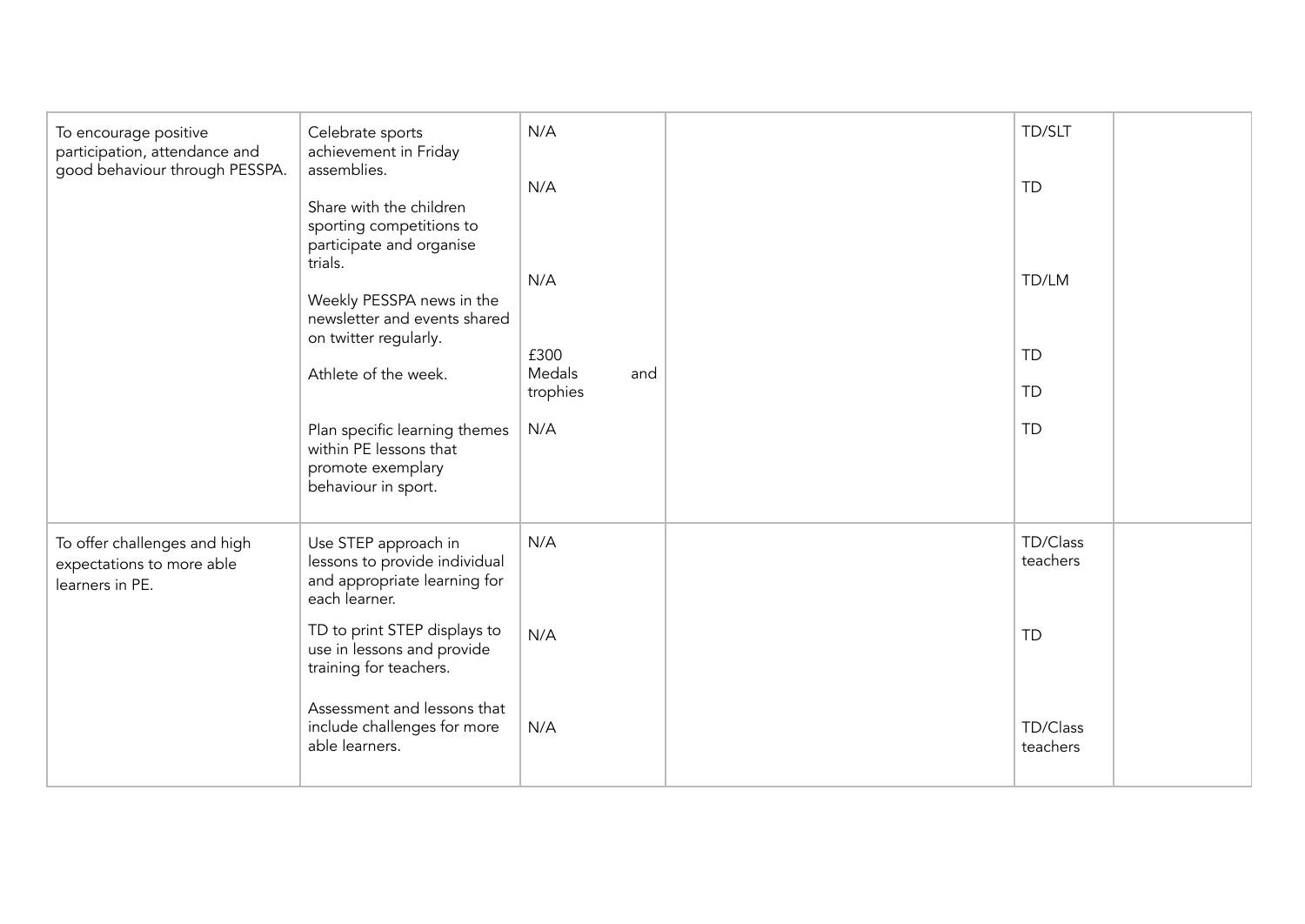| To further embed effective SEN<br>provision throughout our PESSPA<br>programme.                | Make extra-curricular<br>activities accessible for<br>learners with additional<br>needs. Offer 1-1 if needed.<br>Use STEP approach in<br>lessons to provide individual<br>and appropriate learning for<br>each learner. | N/A<br>N/A           |  | TD/MS<br>TD/Class<br>teachers/<br>Support<br>staff |        |
|------------------------------------------------------------------------------------------------|-------------------------------------------------------------------------------------------------------------------------------------------------------------------------------------------------------------------------|----------------------|--|----------------------------------------------------|--------|
| To increase the number of pupils<br>meeting the combined GLD for<br>the new framework in EYFS. | Review EYFS physical<br>development planning<br>document.<br>TD and EYFS team to meet                                                                                                                                   | N/A<br>N/A           |  | <b>TD</b><br>TD/EYFS<br>teachers                   |        |
|                                                                                                | to review this.<br>Purchase physical literacy<br>books.                                                                                                                                                                 | £200<br><b>Books</b> |  | <b>TD</b>                                          |        |
|                                                                                                | Update the physical<br>development curriculum map<br>for EYFS.                                                                                                                                                          | N/A                  |  | <b>TD</b>                                          |        |
|                                                                                                | Review resources to promote<br>physical literacy during<br>choosing time and purchase<br>new equipment if needed.                                                                                                       | £500<br>equipment    |  | TD/EYFS<br>teachers                                |        |
| Total budgeted cost:                                                                           |                                                                                                                                                                                                                         |                      |  |                                                    | £1,000 |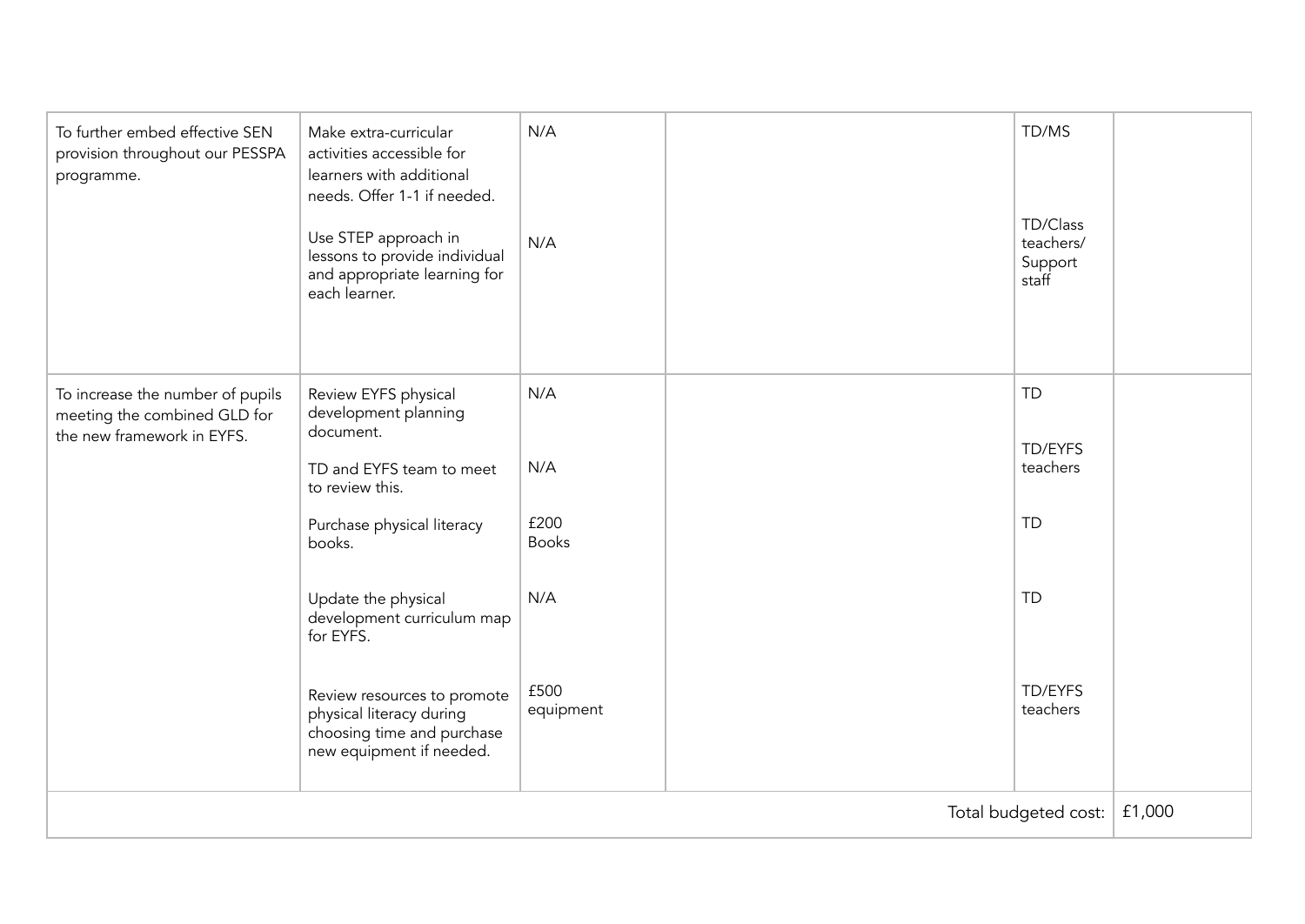| Key indicator 3: Increased confidence, knowledge and skills of all staff in teaching PE and sport                                                                          |                                                                                                                                                                                                                                                                                                                                                                                                                                    |                                                         |                                                                                                |                                                                                                             |                                                                         |  |
|----------------------------------------------------------------------------------------------------------------------------------------------------------------------------|------------------------------------------------------------------------------------------------------------------------------------------------------------------------------------------------------------------------------------------------------------------------------------------------------------------------------------------------------------------------------------------------------------------------------------|---------------------------------------------------------|------------------------------------------------------------------------------------------------|-------------------------------------------------------------------------------------------------------------|-------------------------------------------------------------------------|--|
| Intent                                                                                                                                                                     | Implementation                                                                                                                                                                                                                                                                                                                                                                                                                     |                                                         | Impact (to be completed July 22)                                                               | Staff<br>lead                                                                                               | Sustainability<br>and next steps<br>(to be completed<br><b>July 22)</b> |  |
| Your school focus should be<br>clear what you want the<br>pupils to know and be able to<br>do and about what they need<br>to learn and to consolidate<br>through practice: | Make sure your actions to<br>achieve are linked to your<br>intentions:                                                                                                                                                                                                                                                                                                                                                             | Funding allocated:                                      | Evidence of impact: what do pupils now know<br>and what can they now do? What has<br>changed?: |                                                                                                             |                                                                         |  |
| To maintain and improve<br>knowledge and skills of key<br>members of staff and class<br>teachers.                                                                          | PE specialist to attend PE<br>subject leaders meeting.<br>Search for CPD opportunities<br>for PE specialist and class<br>teachers. Upskill in areas of<br>activities such as OAA.<br>PE lead to run CPD/surgeries<br>to inform staff of changes to<br>planning and assessment.<br>Continue working with<br>Arsenal coaches to upskill<br>class teachers.<br>Y4 teachers in the Spring<br>term.<br>Y2 and Y5 in the Summer<br>term. | N/A<br>£1,000<br>N/A<br>N/A<br>N/A<br>£2880*<br>Arsenal |                                                                                                | <b>TD</b><br>TD/TM<br><b>TD</b><br>TD and<br>class<br>teachers<br><b>TD</b><br><b>TD Class</b><br>teachers/ |                                                                         |  |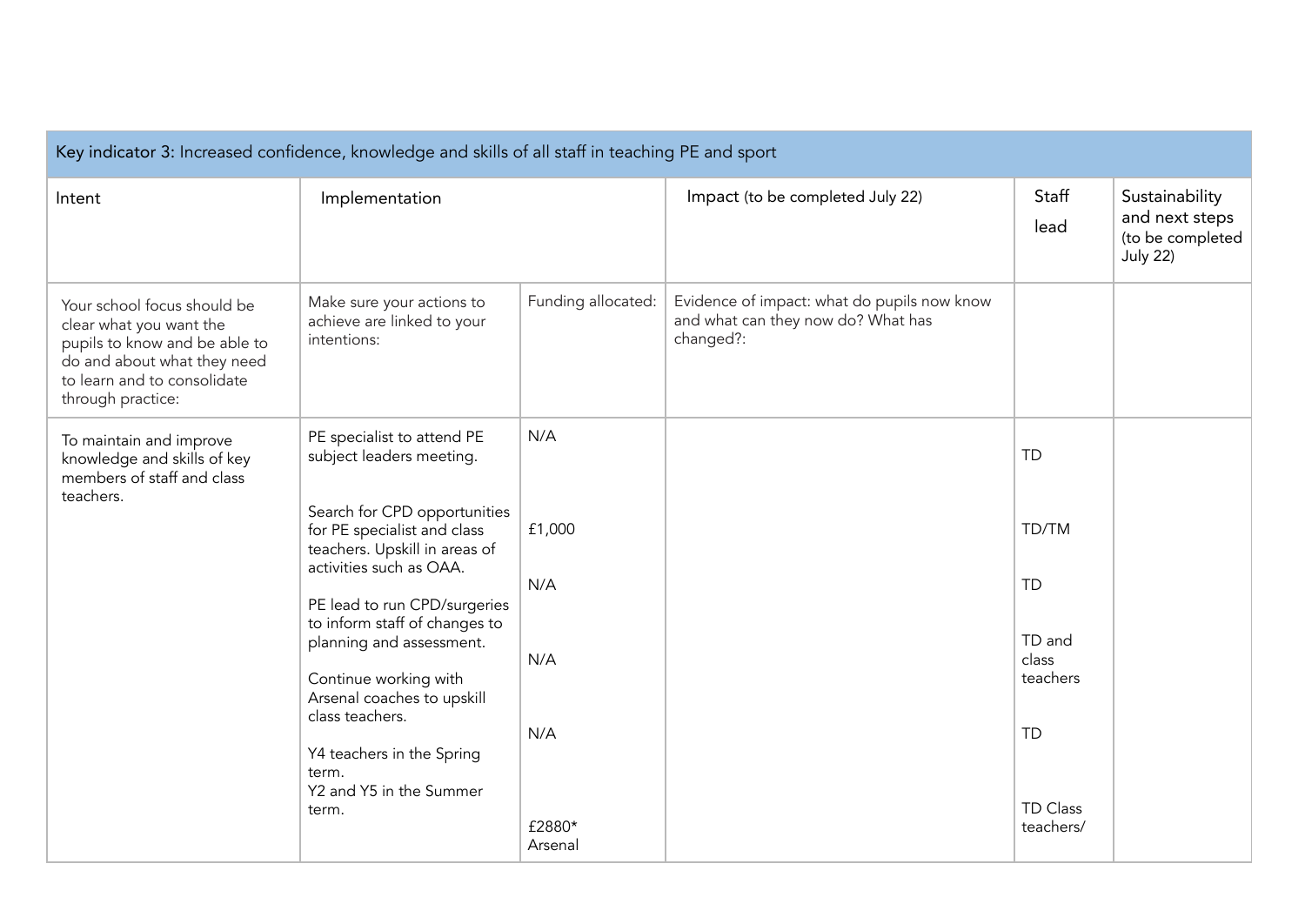|                                                                                                                                     |                                                                                                                                                                                                  |      | Arsenal<br>coaches   |  |
|-------------------------------------------------------------------------------------------------------------------------------------|--------------------------------------------------------------------------------------------------------------------------------------------------------------------------------------------------|------|----------------------|--|
| Brecknock Curriculum for PE<br>to be further developed to                                                                           | Update PE progression<br>document.                                                                                                                                                               | N/A  | <b>TD</b>            |  |
| ensure progression in all<br>three strands ('Move, think,<br>connect') with details and<br>explanation for non-specialist<br>staff. | Share PE progression<br>document with all staff to<br>support teaching and<br>learning in PE.                                                                                                    | N/A  | <b>TD</b>            |  |
|                                                                                                                                     | Design a PE curriculum<br>focused on developing all<br>school values and<br>developing children as<br>people.                                                                                    | N/A  | <b>TD</b>            |  |
|                                                                                                                                     | Create a bank of resources<br>and games for teachers to<br>teach and plan from. Use<br>scheme to support planning<br>and workload                                                                | N/A  | <b>TD</b>            |  |
|                                                                                                                                     |                                                                                                                                                                                                  | COST | <b>TD</b>            |  |
| To continue to use a PE<br>assessment that reflect the<br>holistic approach and include all<br>three domains (Move, Think,          | Work with Torriano PE<br>specialist to develop use<br>STEP principle (space, task,<br>equipment and people) to                                                                                   | N/A  | TD/Class<br>teachers |  |
| Connect)                                                                                                                            | differentiate learning.<br>Provide support to all staff<br>regarding the PE assessment<br>system that PE specialist and<br>teachers will use to track and<br>improve pupil's<br>achievements and | N/A  | <b>TD</b>            |  |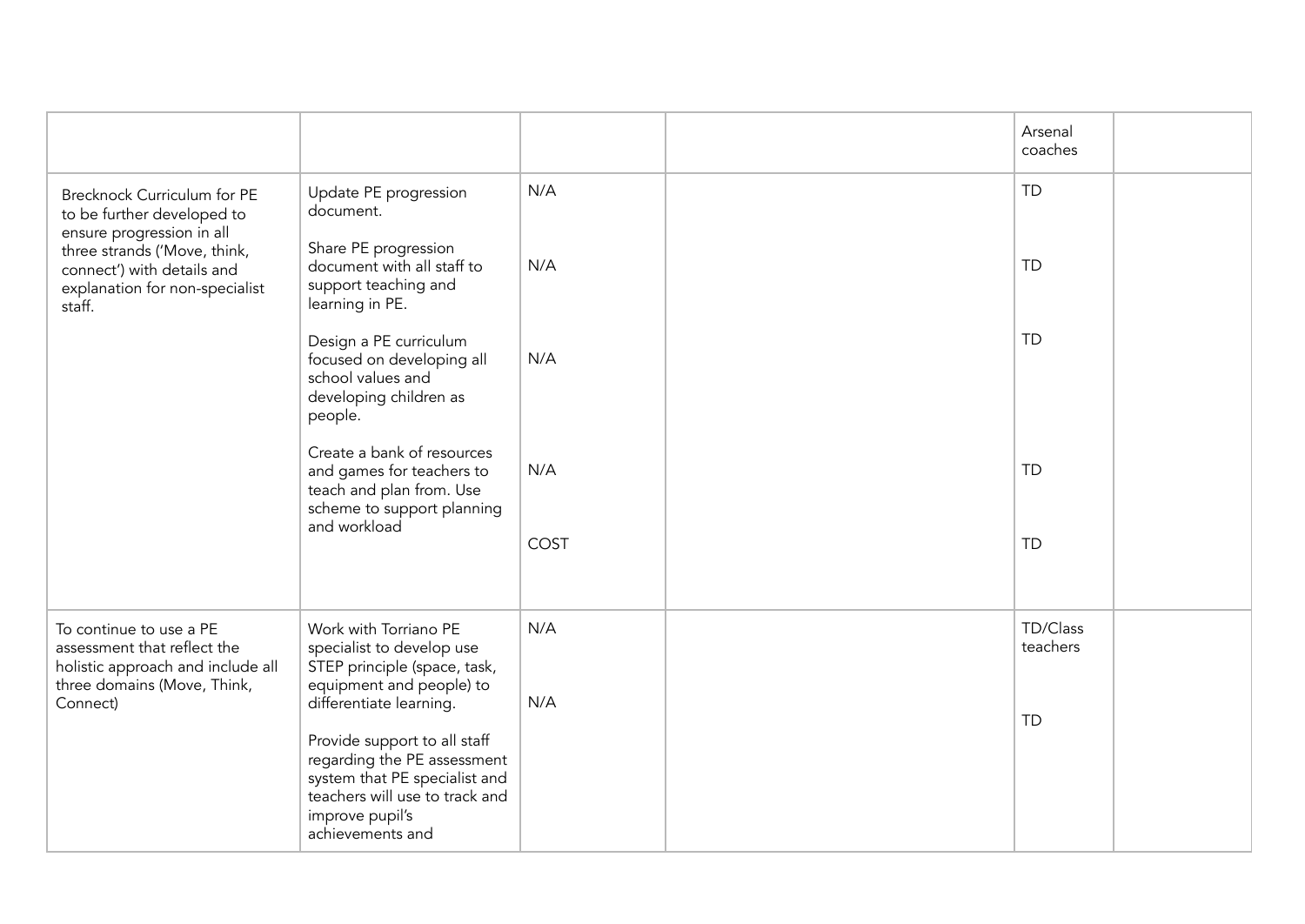|                                     | attainment. Focus on holistic<br>and progressive assessment. |  |  |  |  |
|-------------------------------------|--------------------------------------------------------------|--|--|--|--|
| Total budgeted cost: $\vert$ £3,880 |                                                              |  |  |  |  |

| Key indicator 4: Broader experience of a range of sports and activities offered to all pupils                                                                              |                                                                                                                                                          |                    |                                                                                                |               |                                                                         |  |  |
|----------------------------------------------------------------------------------------------------------------------------------------------------------------------------|----------------------------------------------------------------------------------------------------------------------------------------------------------|--------------------|------------------------------------------------------------------------------------------------|---------------|-------------------------------------------------------------------------|--|--|
| Intent                                                                                                                                                                     | Implementation                                                                                                                                           |                    | Impact (to be completed July 22)                                                               | Staff<br>lead | Sustainability<br>and next steps<br>(to be completed<br><b>July 22)</b> |  |  |
| Your school focus should be<br>clear what you want the<br>pupils to know and be able to<br>do and about what they need<br>to learn and to consolidate<br>through practice: | Make sure your actions to<br>achieve are linked to your<br>intentions:                                                                                   | Funding allocated: | Evidence of impact: what do pupils now know<br>and what can they now do? What has<br>changed?: |               |                                                                         |  |  |
| To continue to offer a broad,<br>inclusive, creative and<br>relevant Curriculum for PE.                                                                                    | Improvements in the quality<br>of teaching. See above.                                                                                                   | N/A                |                                                                                                | <b>TD</b>     |                                                                         |  |  |
|                                                                                                                                                                            | Continue to offer a rich<br>variety of alternative sports<br>in PE and clubs e.g.,<br>quidditch, boccia, curling,<br>tchoukball, handball or<br>archery. | N/A                |                                                                                                | <b>TD</b>     |                                                                         |  |  |
|                                                                                                                                                                            | Audit equipment for<br>alternative sport.                                                                                                                | N/A                |                                                                                                | <b>TD</b>     |                                                                         |  |  |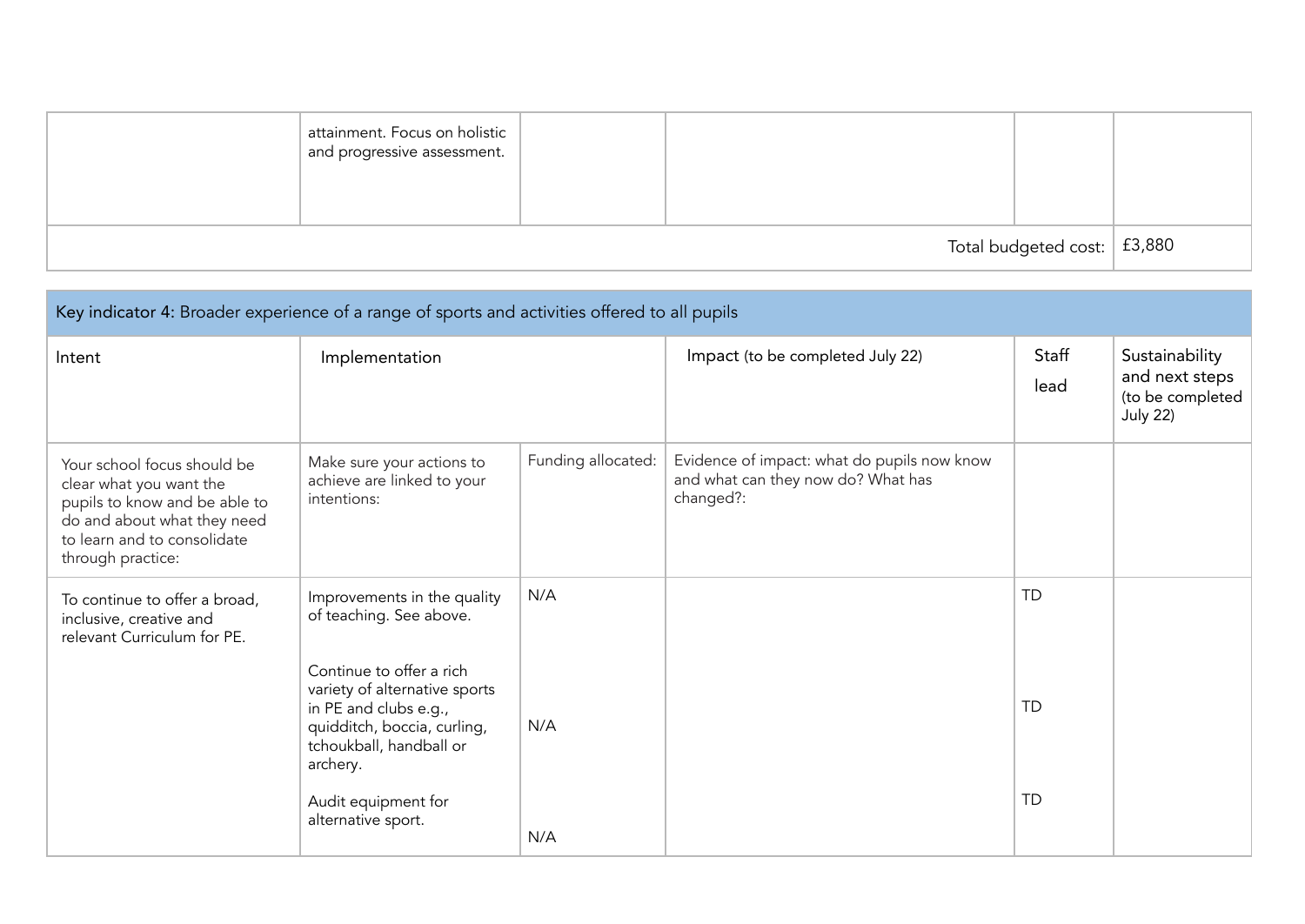|                                                                                                                             | Introduce new sports such<br>as, touch polo or tag rugby.                                                                                                                         | £1000<br>Resources        | <b>TD</b>                                                |  |
|-----------------------------------------------------------------------------------------------------------------------------|-----------------------------------------------------------------------------------------------------------------------------------------------------------------------------------|---------------------------|----------------------------------------------------------|--|
|                                                                                                                             | Workshops, athlete visits,<br>opportunities to apply<br>skills/interest in the<br>playground/PE lessons.                                                                          | N/A<br>See above          | <b>TD</b>                                                |  |
| To further develop outdoor play<br>areas for the whole school to<br>participate in a broader range of<br>games at playtime. | Promote a range of active<br>activities children can choose<br>from at playtime or outdoor<br>lessons - equipment<br>provided for creative play<br>e.g., construction blocks etc. | £500<br>Equipment         | TD/SLT                                                   |  |
| To increase the number of pupils<br>meeting the national standards<br>for swimming.                                         | Provide additional swimming<br>lessons to UKS2. Top up<br>lessons.<br>Monitor swimming lessons.                                                                                   | £5000<br>Swimming lessons | TD/KT<br>swimming<br>instructors<br>TD/Class<br>teachers |  |
| To increase the opportunity to<br>participate in OAA that focus on<br>our three PE strands.                                 | Improve the quality of OAA<br>learning themes by writing<br>new units of work.<br><b>Purchase Orienteering</b><br>resources including cross<br>curricular themes.                 | N/A<br>£1900<br>Resource  | <b>TD</b><br><b>TD</b>                                   |  |
|                                                                                                                             | Introduce OAA to KS1 and<br>year 3.<br>Continue to offer residentials<br>to year 4 and year 5.                                                                                    | N/A<br>N/A                | TD/Class<br>teachers<br>Class<br>teachers/SA<br>/SLT     |  |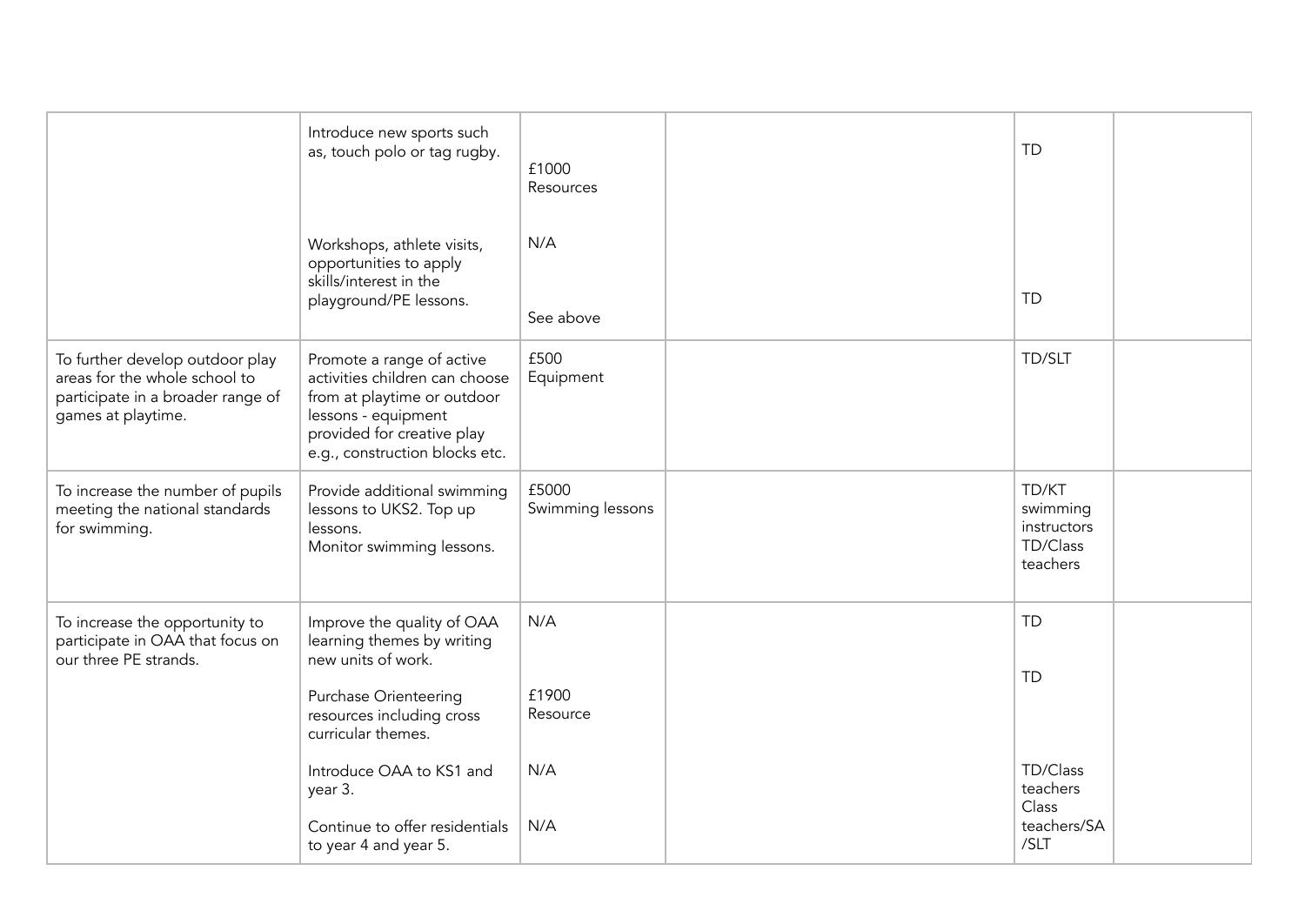|                               | KS2 to participate in OAA<br>activities in Hampstead<br>Heath. | Apply for funding<br>or £99 per session |  | TD/Class<br>teachers |  |
|-------------------------------|----------------------------------------------------------------|-----------------------------------------|--|----------------------|--|
| Total budgeted cost:   £8,400 |                                                                |                                         |  |                      |  |

| Key indicator 5: Increased participation in competitive sport                                                                                                              |                                                                                                                                      |                    |                                                                                                |                |                                                                         |  |  |
|----------------------------------------------------------------------------------------------------------------------------------------------------------------------------|--------------------------------------------------------------------------------------------------------------------------------------|--------------------|------------------------------------------------------------------------------------------------|----------------|-------------------------------------------------------------------------|--|--|
| Intent                                                                                                                                                                     | Implementation                                                                                                                       |                    | Impact (to be completed July 22)                                                               | Staff<br>lead  | Sustainability<br>and next steps<br>(to be completed<br><b>July 22)</b> |  |  |
| Your school focus should be<br>clear what you want the<br>pupils to know and be able to<br>do and about what they need<br>to learn and to consolidate<br>through practice: | Make sure your actions to<br>achieve are linked to your<br>intentions:                                                               | Funding allocated: | Evidence of impact: what do pupils now know<br>and what can they now do? What has<br>changed?: |                |                                                                         |  |  |
| To ensure that all KS2 pupils<br>participate in intra and inter sport<br>competitions in a range of sport<br>contexts by offering a diverse<br>competition offer.          | Renew membership with CA<br>(Camden Active) and CSSA<br>(Camden school association).                                                 | £1050<br>CA        |                                                                                                | TD/CSSA/       |                                                                         |  |  |
|                                                                                                                                                                            | Participate in competitions<br>organised by the School<br>Games Organiser.                                                           | N/A                |                                                                                                | TD/SGO         |                                                                         |  |  |
|                                                                                                                                                                            | Take part in Arsenal and<br>Bloomsbury competitions.<br>Take part in the Dodgeball<br>competition organised by<br>British dodgeball. | N/A<br>£100        |                                                                                                | TD/<br>coaches |                                                                         |  |  |